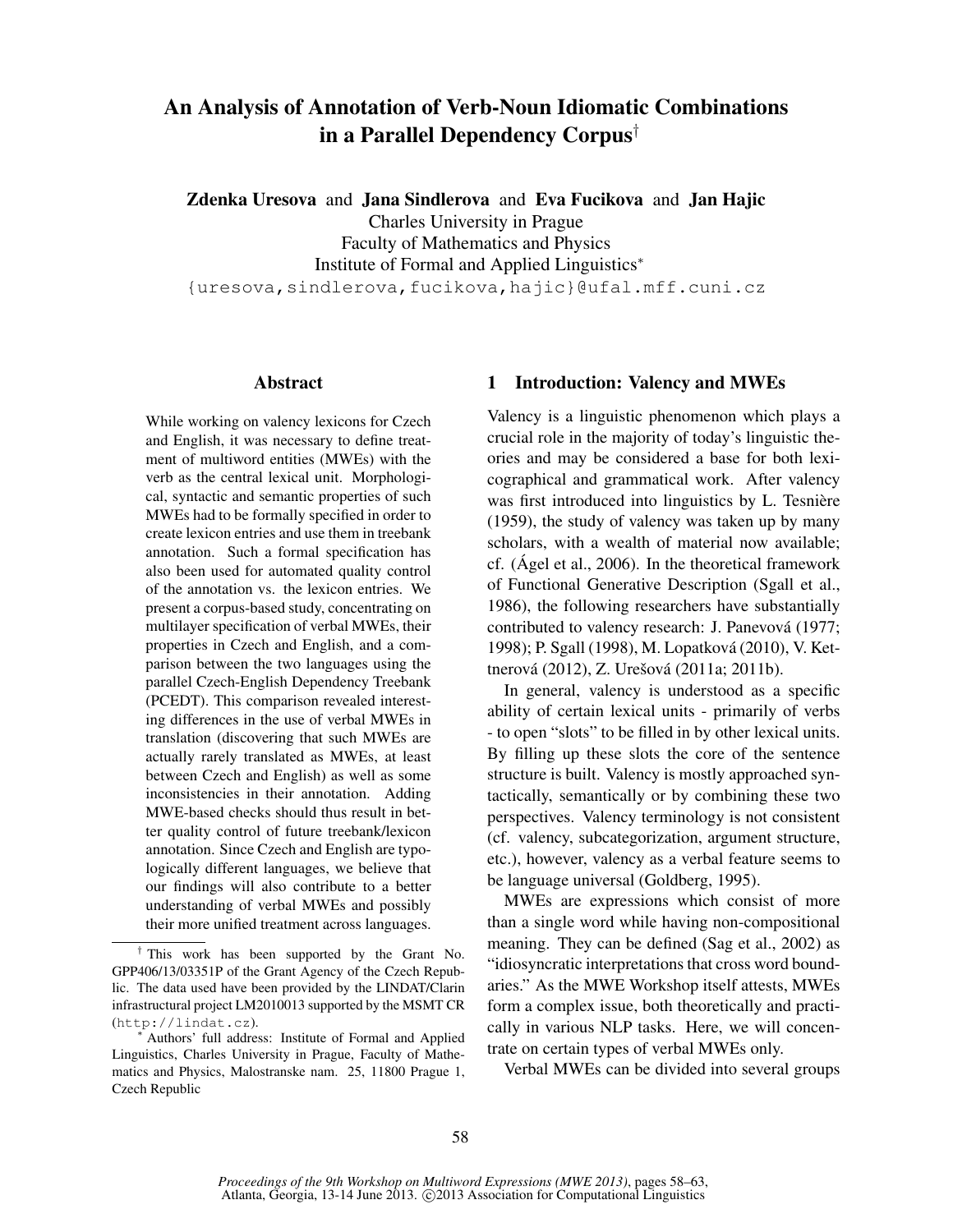(cf. Sect. 1.3.2 in (Baldwin and Kim, 2010)):

- verb-particle constructions (VPCs), such as *take off*, *play around*, or *cut short*,
- prepositional verbs (PVs), such as *refer to*, *look for*, or *come across*,
- light-verb constructions (LVCs or verbcomplement pairs or support verb constructions, see e.g. (Calzolari et al., 2002)), such as *give a kiss*, *have a drink*, or *make an offer*,
- verb-noun idiomatic combinations (VNICs or VP idioms), such as the (in)famous *kick the bucket*, *spill the beans*, or *make a face*.

While (Baldwin and Kim, 2010) define VNICs as being "composed of a verb and noun in direct object position,"<sup>1</sup> we found that their syntax can be more diverse and thus we will include also constructions like *be at odds* or *make a mountain out of a molehill* into this class. Our goal is to look mainly at the surface syntactic representation of MWEs, therefore, we will follow the above described typology even though the exact classification might be more complex.

# 2 Verbal Valency and MWEs in Dependency Treebanks

In the Prague Dependency Treebank family of projects (PDT(s)) annotated using the *Tectogrammatical Repesentation* of deep syntax and semantics (Böhmová et al., 2005), valency information is stored in valency lexicons. Each verb token in PDTs is marked by an ID (i.e., linked to) of the appropriate valency frame in the valency lexicon. For Czech, both the PDT (Hajič et al., 2012a) and the Czech part of the PCEDT 2.0 (Hajič et al.,  $2012b$ )<sup>2</sup> use PDT-Vallex<sup>3</sup>; for English (the English part of PCEDT, i.e. the texts from the Wall Street Journal portion of the Penn Treebank (WSJ/PTB), cf. (Marcus et al., 1993)) we use EngVallex, $4$  which follows the same principles, including entry structure, labeling of arguments etc.

Here is an example of a valency lexicon entry (for the base sense of *to give*, simplified):

give ACT(sb) PAT(dobj) ADDR(dobj2)

The verb lemma  $(qiv)$  is associated with its arguments, labeled by *functors*: ACT for actor (deep subject), PAT for Patient (deep object), and ADDR for addressee.<sup>5</sup>

In the valency lexicon entries, two more argument labels can be used: effect (EFF) and origin (ORIG). In addition, if a free modifier (e.g. adverbial, prepositional phrase, etc.) is so tightly associated to be deemed *obligatory* for the given verb sense, it is also explicitly put into the list of arguments. The P(CE)DT use about 35 free modifications (such as LOC, DIR1, TWHEN, TTILL, CAUS, AIM, ...), most of which can be marked as obligatory with certain verbs (verb senses).

At each valency slot, requirements on surface syntactic structure and inflectional properties of the arguments may be given. This is much more complex in inflective languages but it is used in English too, often as a 'code' assigned to a verb sense, e.g. in OALDCE (Crowther, 1998).

For details of surface-syntactic structural and morphological requirements related to Czech valency and subcategorization in Czech, see e.g. Urešová (2011a; 2011b).

For the annotation of (general) MWEs (Bejček and Straňák,  $2010$ ) in the P(CE)DT, the following principle have been chosen: each MWE is represented by a single node in the deep dependency tree. This accords with our principles that "deep" representation should abstract from (the peculiarities and idiosyncrasies of) surface syntax and represent "meaning."<sup>6</sup> The syntactic (and related morphological) representation of MWEs is annotated at a "lower", purely syntactic dependency layer (here, each word token is represented by its own node).

 $1$ <sup>1</sup>(Baldwin and Kim, 2010), Sect. 1.3.2.4

<sup>&</sup>lt;sup>2</sup>Also available from LDC, Catalog No. LDC2012T08.

<sup>3</sup> http://ufal.mff.cuni.cz/lindat/PDT-Vallex

<sup>4</sup> http://ufal.mff.cuni.cz/lindat/EngVallex; since it was created for the WSJ/PTB annotation, the starting point was Prop-Bank (Palmer et al., 2005) to which it is also linked.

<sup>5</sup>We say that a verb has (zero or more) *valency slots*; the verb give as presented here has three.

<sup>&</sup>lt;sup>6</sup>Under this assumption, each node in such a dependency tree should ideally represent a single unit of meaning, and the "meaning" of the tree - typically representing a sentence - should be derived compositionally from the meanings of the individual nodes and their (labeled, dependency) relations (i.e. functors, as they are called in the PDT-style treebanks).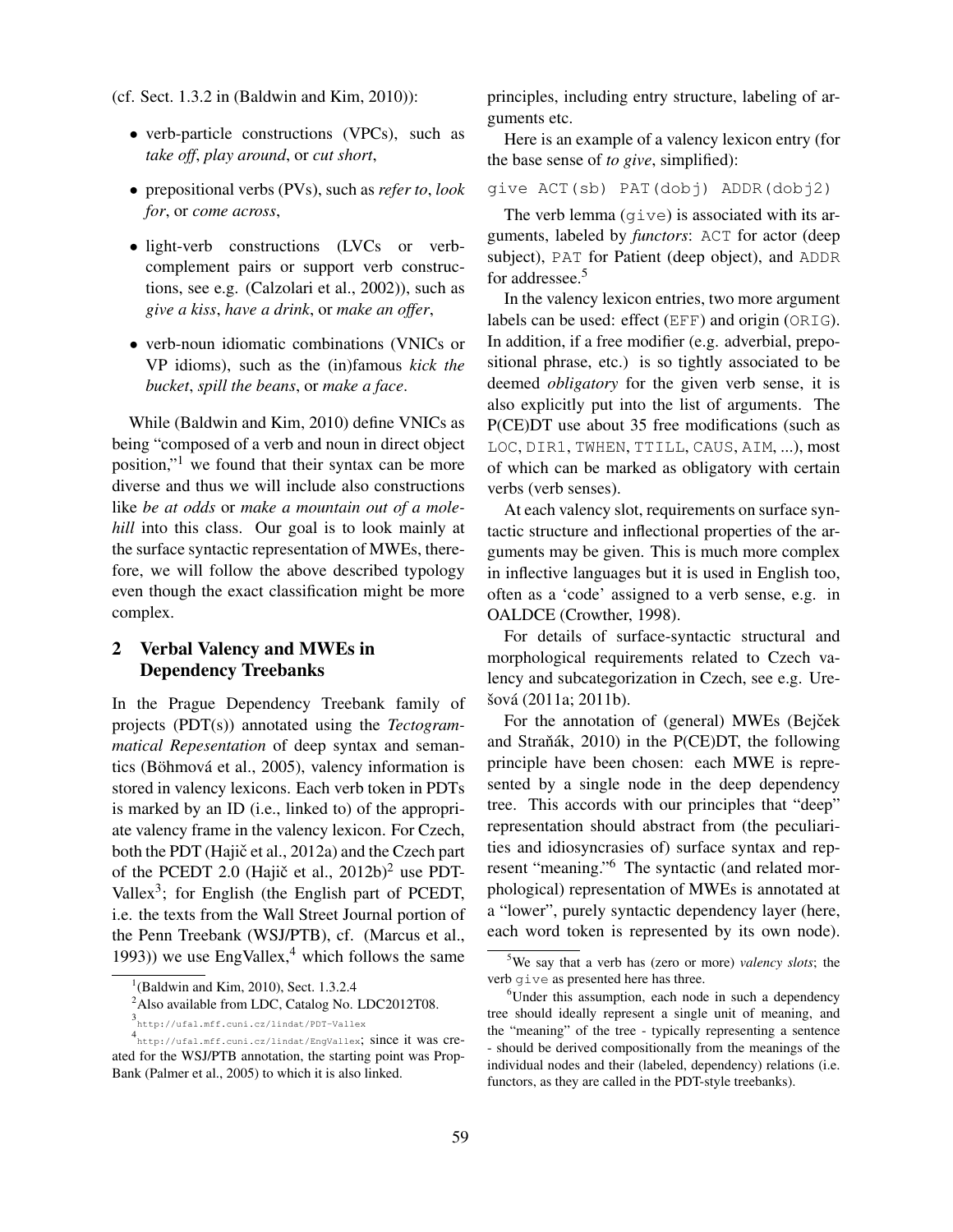Subsequently, the two representations are linked.

However, here arises a problem with modifiable MWEs (such as *lose his/my/their/... head*): if the whole MWE is represented as a single node, the modifier relation to the MWE would be ambiguous if put simply as the dependent of the MWE (i.e., which part of the MWE does it modify?). Therefore, a rather technical, but unambiguous solution was adopted: the verb as the head of the verbal MWE is represented by a node, and the "rest" of the MWE gets its own appropriately marked node (technically dependent on the verb node). Such a relation is labeled with the DPHR functor ("Dependent part of a PHRase"). The modifier of the MWE can thus be unambiguously attached as either the dependent node of the verb (if it modifies the whole MWE, such as a temporal adverbial in *hit the books on Sunday*), or to the DPHR node (if it modifies only that part of the MWE, such as in *hit the history books*).<sup>7</sup> We believe that this solution which allows the flexibility of considering also modifiable verbal VNICs to be annotated formally in the same way as fully fixed VNICs is original in the PDT family of treebanks, since we have not seen it neither in the Penn Treebank nor in other treebanks, including dependency ones.

Since DPHR is technically a dependent node, it can then be formally included as a slot in the valency dictionary, adding the surface syntactic and/or morphological representation in the form of an encoded surface dependency representation, such as in the following example of an English VNIC:

make DPHR(mountain.Obj.sg[a], out[of,molehill.Adv.sg[a])

In Czech, the formal means are extended, e.g. for the required case  $(1 - \text{nominative}, 6 - \text{locative})$ :<sup>8</sup>

běhat DPHR(mráz.S1, po[záda.P6])



Figure 1: Verbal MWE: tectogrammatical (left) and syntactic (right) annotation of a VNIC

In Fig. 1, the phrase *making a mountain out of a mole* is syntactically annotated in the following way:

- *mountain* is annotated as the syntactic direct object of *making*,
- *out of a molehill* is annotated as a prepositional phrase (with the preposition as the head)

On the tectogrammatical layer of annotation, the verb is the head and the defining part of the MWE gets a separate node (marked by DPHR).

In the corpus-based analysis of verbal MWEs in the valency lexicons and the treebanks presented here, we concentrate mainly on VNICs (see Sect. 1) and briefly mention LVCs, since the boundary between them is often a bit grayish. In the P(CE)DT treebanks, LVCs are always represented as two nodes: the (light) verb node and the noun complement node. Formally, the representing structure is the same for both mentioned groups of MWEs, but it differs in the labels of the verb arguments: CPHR (Compound PHRase) for LVCs vs. DPHR for VNICs. Whereas lexical units marked as DPHRs are mostly limited to a fixed number of words and therefore are listed in the lexicon, lexical units marked as CPHRs are often not limited in their number and therefore it does not make sense to list them all in the lexicon.

 $7$ One can argue that in very complex MWEs, this simple split into two nodes might not be enough; in the treebanks we have explored no such multiple dependent modifiers exist.

<sup>&</sup>lt;sup>8</sup>The repertoire of possible syntactic and morphological constraints, which can be used for the description of possible forms of the fixed part of the idiomatic expression, covers all aspects of Czech word formation: case, number, grammatical gender, possessive gender and number, degree of comparison, negation, short/long form of certain adjectives, analytical dependency function etc.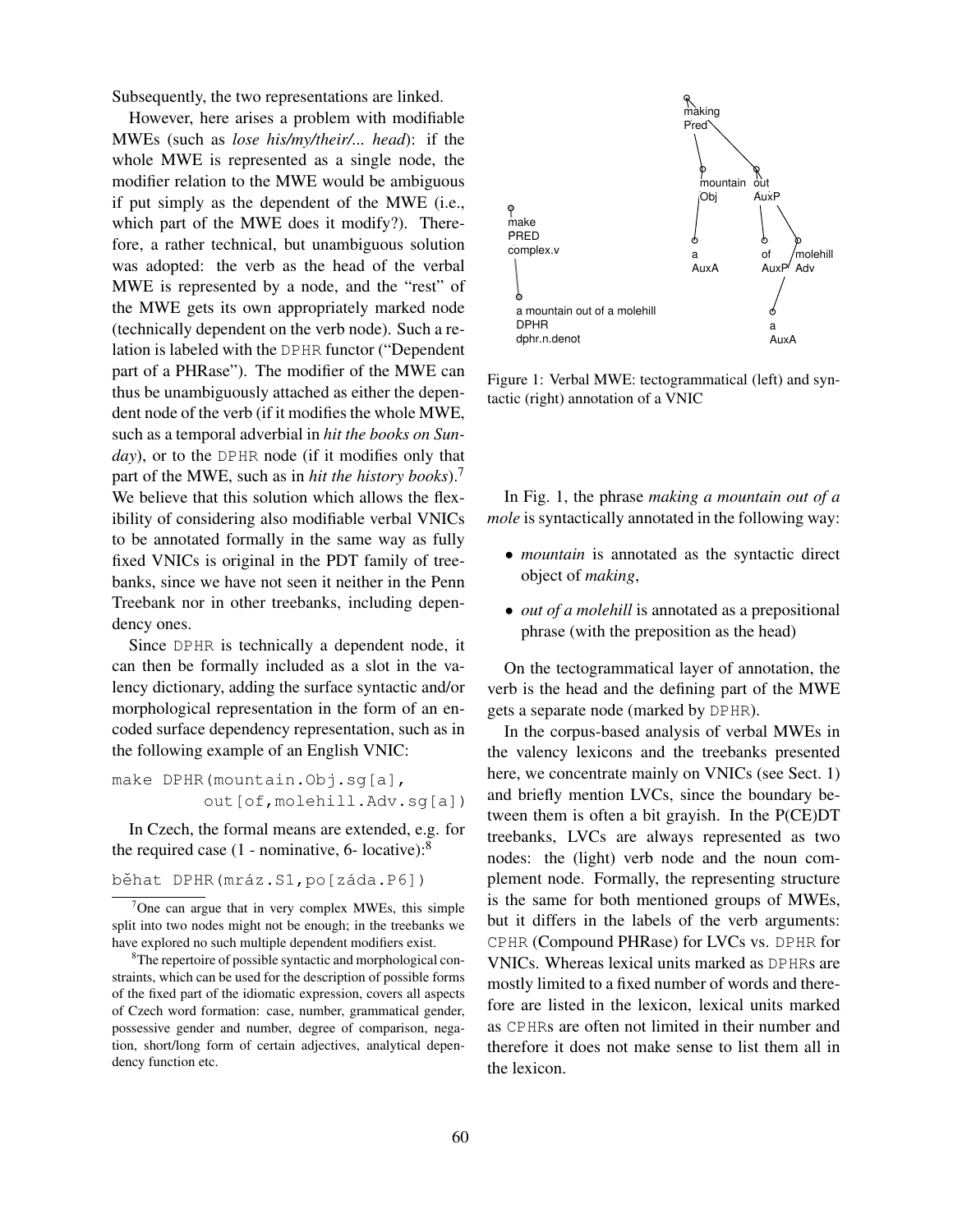A possible solution to the problem of automatic *identification* of (general) MWEs in texts using the annotation found in the PDT, which is related to the topic described in this paper but goes beyond its scope, can be found in (Bejcek et al., 2013).

## 3 Corpus Analysis

To compare annotation and use of VNICs in Czech and English, we have used the PCEDT. The PCEDT contains alignment information, thus it was easy to extract all cases where a VNIC was annotated (i.e. where the DPHR functor occurs).<sup>9</sup>

We found a total of 92890 occurrences of aligned (non-auxiliary) verbs. Czech VNICs were aligned with English counterparts not annotated as a VNIC in 570 cases, and there were 278 occurrences of English VNICs aligned with Czech non-VNICs, and only 88 occurrences of VNICs annotated on both sides were aligned.<sup>10</sup> These figures are surprisingly small (less than 1.5% of verbs are marked as VNICs), however, (a) it is only the VNIC type (e.g., phrasal verbs would account for far more), and (b) the annotator guidelines asked for "conservativeness" in creating new VNIC-type verb senses.<sup>11</sup>

Ideally (for NLP), VNICs would be translated as VNICs. However, as stated above, this occurred only in a 88 cases only (a few examples are shown below).

- $(1)$  (wsj0062) to čit[ $turn$ ] se[ $oneself-acc.]$ zády[*back-Noun-sg-instr.*]: thumb(ing) its nose
- (2) (wsj0989) podˇrezávat[*saw down*] si[*oneself-dat.*] pod[*under*] sebou[*oneself-instr.*] větev[branch-Noun-sg-acc.]: bit(ing) the hand that feeds them

Manual inspection of these alignments revealed (except for a few gray-area cases) no errors. We have thus concentrated on the asymmetric cases by manually exploring 200 such cases on each side. The results are summarized in Tab. 1.

| Direction /                              | VNIC     | <b>VNIC</b> |                             |
|------------------------------------------|----------|-------------|-----------------------------|
| Annotated as                             | in En,   | in Cz,      | Examples                    |
| (by type)                                | not $Cz$ | not En      |                             |
| Correctly annotated (as non-VNIC)        |          |             |                             |
| LVC                                      | 26       | 4           | lámat[ <i>break</i> ]       |
|                                          |          |             | rekordy:                    |
|                                          |          |             | set records                 |
| non-MWE                                  | 138      | 124         | přerušit                    |
|                                          |          |             | $[interrupt]$ :             |
|                                          |          |             | cut short                   |
| Annotation Error (should have been VNIC) |          |             |                             |
| LVC                                      |          | 17          | $dr \check{z}$ et[ $hold$ ] |
|                                          |          |             | $k \cdot  step $ :          |
|                                          |          |             | keep abreast                |
| non-MWE                                  | 28       | 52          | zlomit (mu)                 |
|                                          |          |             | srdce: break                |
|                                          |          |             | sb's heart                  |
| other error                              |          | 3           |                             |

Table 1: Breakdown of VNICs linked to non-VNICs

#### 3.1 English VNICs Linked to Non-VNIC Czech

The first column of counts in Tab. 1 refers to cases where the verb in the English original has been annotated as VNIC, but the Czech translation has been marked as a non-VNIC. We have counted cases, where we believe that the annotation is correct, even if it is not annotated as a VNIC (164 in total) and cases which should have been in fact annotated as a VNIC (35 cases). Within these two groups, we separately counted cases where the translation has not been annotated as a VNIC, but at least as a LVC, another MWE type (total of 33 such cases). The proportion of errors (approx. 18%) is higher than the 5.5% rate reported for semantic relation annotation (Štěpánek, 2006). Typically, the error would be corrected by adding a separate idiomatic verb sense into the valency lexicon and adjusting the annotation (verb sense and the DPHR label) accordingly.

<sup>&</sup>lt;sup>9</sup>The alignment is automatic, the Czech and English tectogrammatical annotation (including verb sense/frame assignment) is manual.

<sup>&</sup>lt;sup>10</sup>The total number of Czech VNICs in the PCEDT  $(1300)$  is higher than the sum of extracted alignments (570+88=658). The difference is due to many of the Czech VNICs being aligned to a node which does not correspond to a verb, or which is not linked to an English node, or where the alignment is wrong.

 $11\,\text{By}$  "conservative" approach we mean that splitting of verb senses into new ones has been discouraged in the annotation guidelines.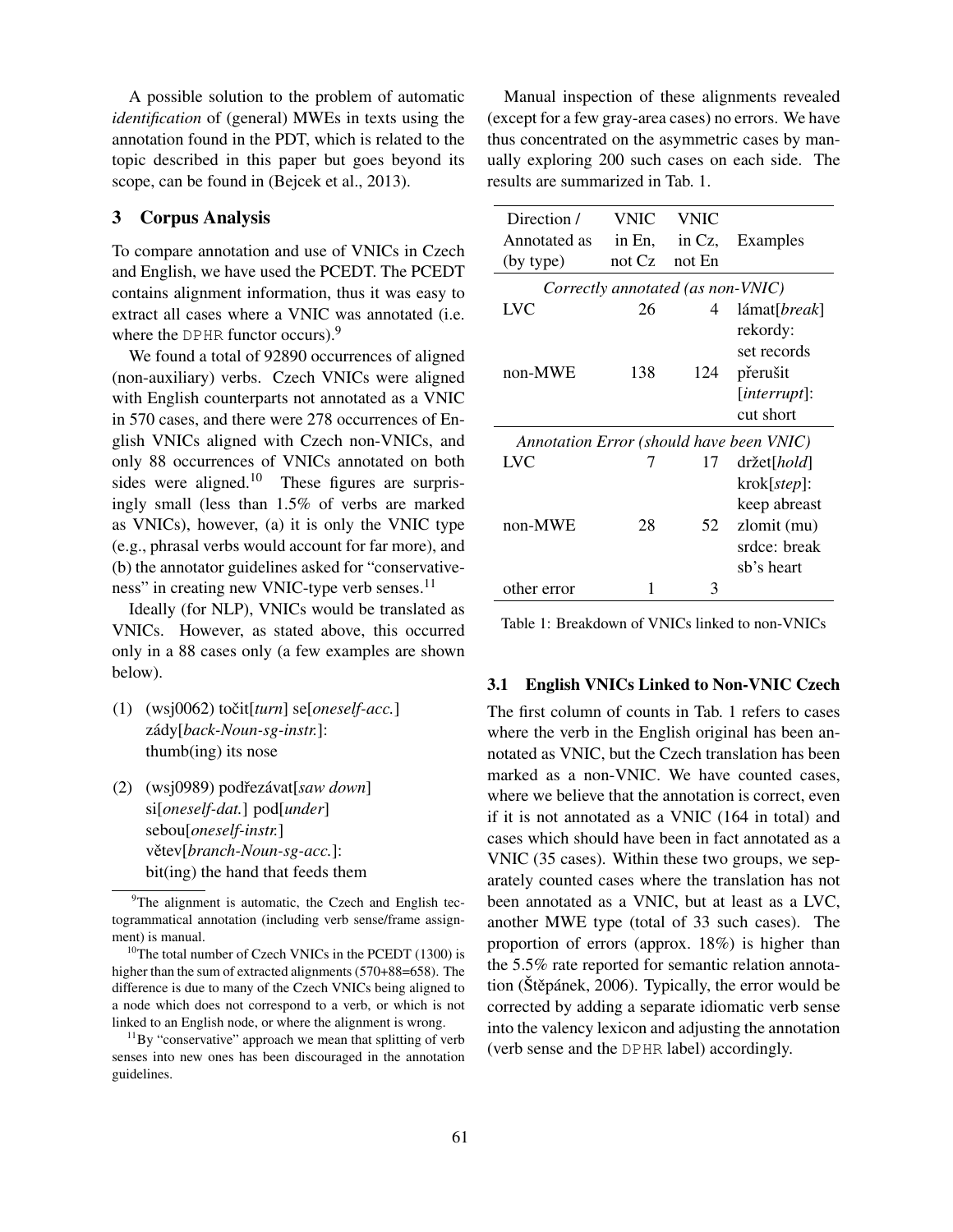#### 3.2 Czech VNICs Linked to Non-VNIC English

The second column of counts in Tab. 1 shows the same breakdown as described in the previous section, but in the opposite direction: Czech VNICs which in the English original have been annotated differently. The first difference is in the number of erroneously annotated tokens, which is visibly higher (approx. twice as high) than in the opposite direction both for LVCs (17) and for constructions which have not been marked as MWEs at all (52). This suggests that the authors of the English valency lexicon and the annotators of the English deep structure have been even more "conservative" than their Czech colleagues by not creating many VNICtyped verb senses.<sup>12</sup> Second, there are only 4 cases of VNICs translated into and correctly annotated as LVCs, compared to the English  $\rightarrow$  Czech direction (26 cases).

# 4 Conclusions

We have described the treatment of (an enriched set of) verb-noun idiomatic combinations (and briefly other types of MWEs) in the PDT style treebanks and in the associated valency lexicons. We have explored the PCEDT to find interesting correspondences between the annotation and lexicon entries in the English and Czech annotation schemes.

We have found that VNICs, as one of the types of MWEs, are translated in different ways. A translation of a VNIC as a VNIC is rare, even if we take into account the annotation errors (88+7+17+28+52=192 cases of the 936 extracted). By far the most common case of translating a VNIC in both directions is the usage of a completely non-MWE phrase. There is also a substantial amount of errors in each direction, higher in cases where the Czech translation was annotated as a VNIC and the English original was not. While the low overall number of VNICs found in the parallel corpus can be explained by not considering standard phrasal verbs for this study and by the required conservatism in marking a phrase as a true VNIC, we can only speculate why only a small proportion of VNICs are translated as VNICs in(to) the other language: manual inspection of several cases suggested (but without a statistically significant conclusions) that this does not seem to be caused by the specific nature or genre of the Wall Street Journal texts, but rather by the fact that the two languages explored, Czech and English, went generally through different developments under different circumstances and contexts throughout the years they evolved separately.

While this paper describes only an initial analysis of multiword expressions (of the verb-noun idiomatic combination type) in parallel treebanks, we plan to apply the same classification and checks as described here to the whole corpus (perhaps automatically to a certain extent), to discover (presumably) even more discrepancies and also more correspondence types. These will again be classified and corrections in the data will be made. Eventually, we will be able to get a more reliable material for a thorough study of the use of MWEs in translation, with the aim of improving identification and analysis of MWEs (e.g., by enriching the approach taken by and described in (Bejcek et al., 2013)). We would also like to improve machine translation results by identifying relevant features of MWEs (including but not limited to VNICs) and using the associated information stored in the valency lexicons in order to learn translation correspondences involving MWEs.

#### Acknowledgments

The authors would like to thank the four reviewers, especially reviewer #4, for helpful comments which hopefully have lead to a clearer version of this paper. Also, we would like to thank to all the annotators and technical support staff who made our research possible by creating the treebanks and lexicons which we can now build upon.

#### References

- Vilmos Ágel, Ludwig M. Eichinger, Hans-Werner Eroms, Peter Hellwig, Hans Jürgen Heringer, Henning Lobin, and Guta Rau. 2006. *Dependenz und Valenz*. Walter de Gruyter, Berlin & New York.
- Timothy Baldwin and Su Nam Kim. 2010. Multiword expressions. In Nitin Indurkhya and Fred J. Damerau, editors, *Handbook of Natural Language Processing, Second Edition*. CRC Press, Taylor and Francis Group, Boca Raton, FL. ISBN 978-1420085921.

 $12$ None of the annotators of the English side of the parallel treebank was a fully native English speaker, which might also explain this "conservatism."